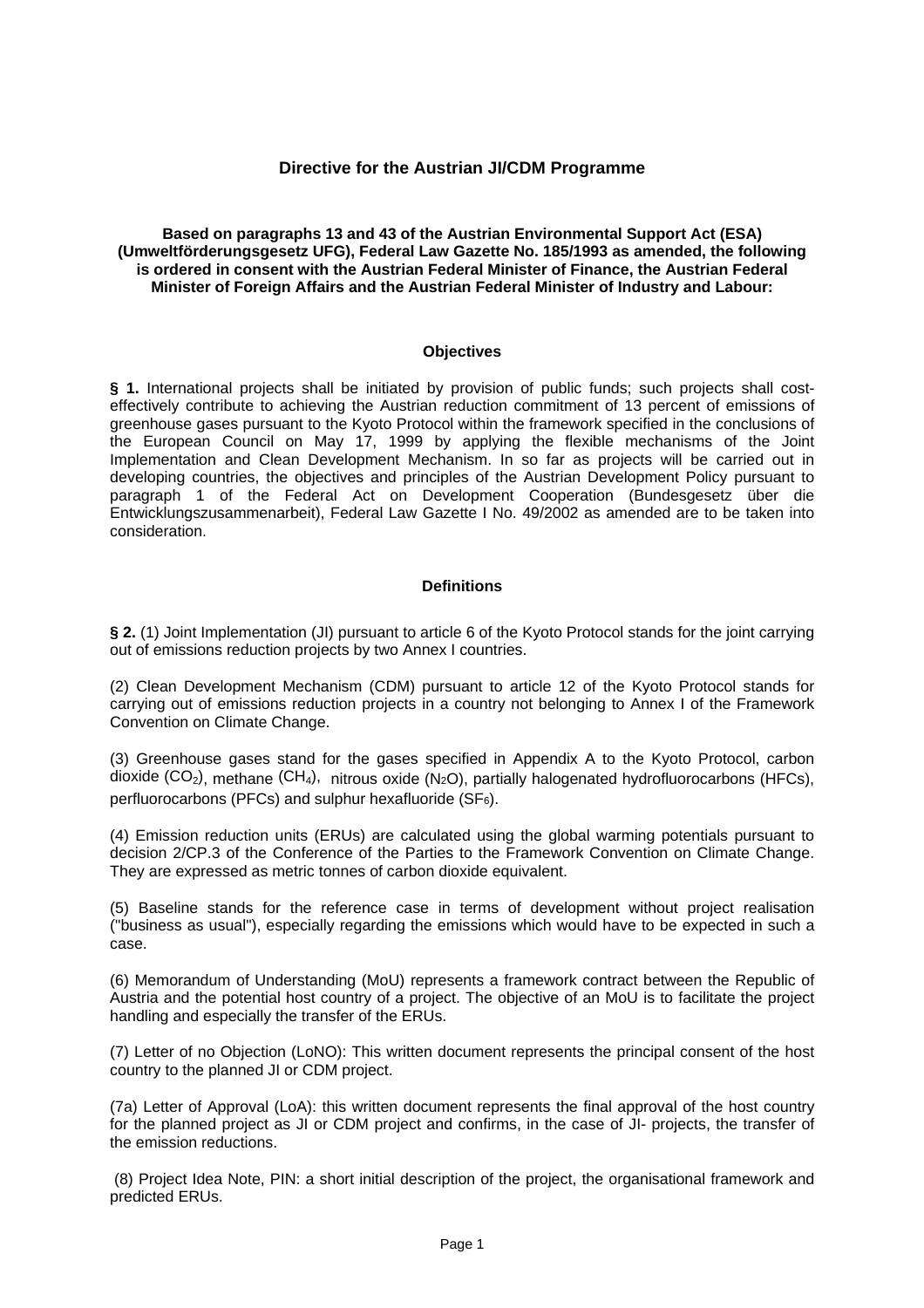(9) Project Design Document, PDD: the PDD is a precise project description and serves as the basis for approval within the programme's framework and for validation.

(10) Programme Manager as defined herein is – pursuant to paragraph 46 ESA–the Kommunalkredit Austria AG for the year 2003, and from January 1, 2004 an entity entrusted by the Austrian Federal Minister of Agriculture, Forestry, Environment and Water Management.

(11) Submission entities as defined herein are – pursuant to paragraph 42 ESA – Austria Wirtschaftsservice GmbH, the Österreichische Kontrollbank AG and the programme manager.

(12) Immaterial services pursuant hereto are:

- 1. services in the course of the preparation of project-related measures, especially plans, surveys (e.g. baseline study), validation;
- 2. services in the course of performing installation-related measures, especially construction supervision, monitoring and verification;
- 3. services serving the identification and acquisition of JI and CDM projects;
- 4. services serving the building up of project-related local capacities in the developing countries;

### **Subject Matter of the Programme**

**§ 3.** The programme's subject matter is as follows:

- 1. Purchase of ERUs or rights to ERUs from JI and CDM projects and through participation in funds pursuant to paragraph 39, section 3 EDA;
- 2. Support of immaterial services pursuant to paragraph 2, section 12 ESA.

#### **Guide**

**§ 4.** The applicant's guide (§ 5) comprises the detailed presentation of the rules for using the mechanisms pursuant to international agreements in the current version and the Austrian programme as well as the project cycle. The guide also contains forms for the PIN (§ 10) and PDD (§ 11) to be used for submitting individual projects. If Additional data sheets and forms for individual parts of the submission are made available by the programme manager, they have to be used.

#### **Offerer and Applicant**

**§ 5.** Any Austrian and non-Austrian individual or legal entity who can furnish prima facie evidence of being eligible for ERUs can submit an offer. Applications for recognition of a project as a JI or CDM project by the Republic of Austria can be submitted by any Austrian and non-Austrian individual or legal entity.

# **Prerequisites for Recognition as a JI or CDM Project**

**§ 6.** The prerequisites for recognising a project as a JI or CDM project by the Federal Minister of Agriculture, Forestry, Environment and Water Management are as follows:

- 1. the project leads to reductions of anthropogenic emissions of greenhouse gases pursuant to paragraph 2, section 3, which could not have been achieved if the project had not been implemented;
- 2. the amount of reductions can be unambiguously and understandably attributed to the project;
- 3. the project generates certifiable and/or verifiable emissions reduction units;
- 4. the host country has ratified the Kyoto Protocol or acceded to the protocol;
- 5. the project has the approval of the entity in charge nominated by the host country and complies with the JI or CDM criteria of the host country, if such criteria exist;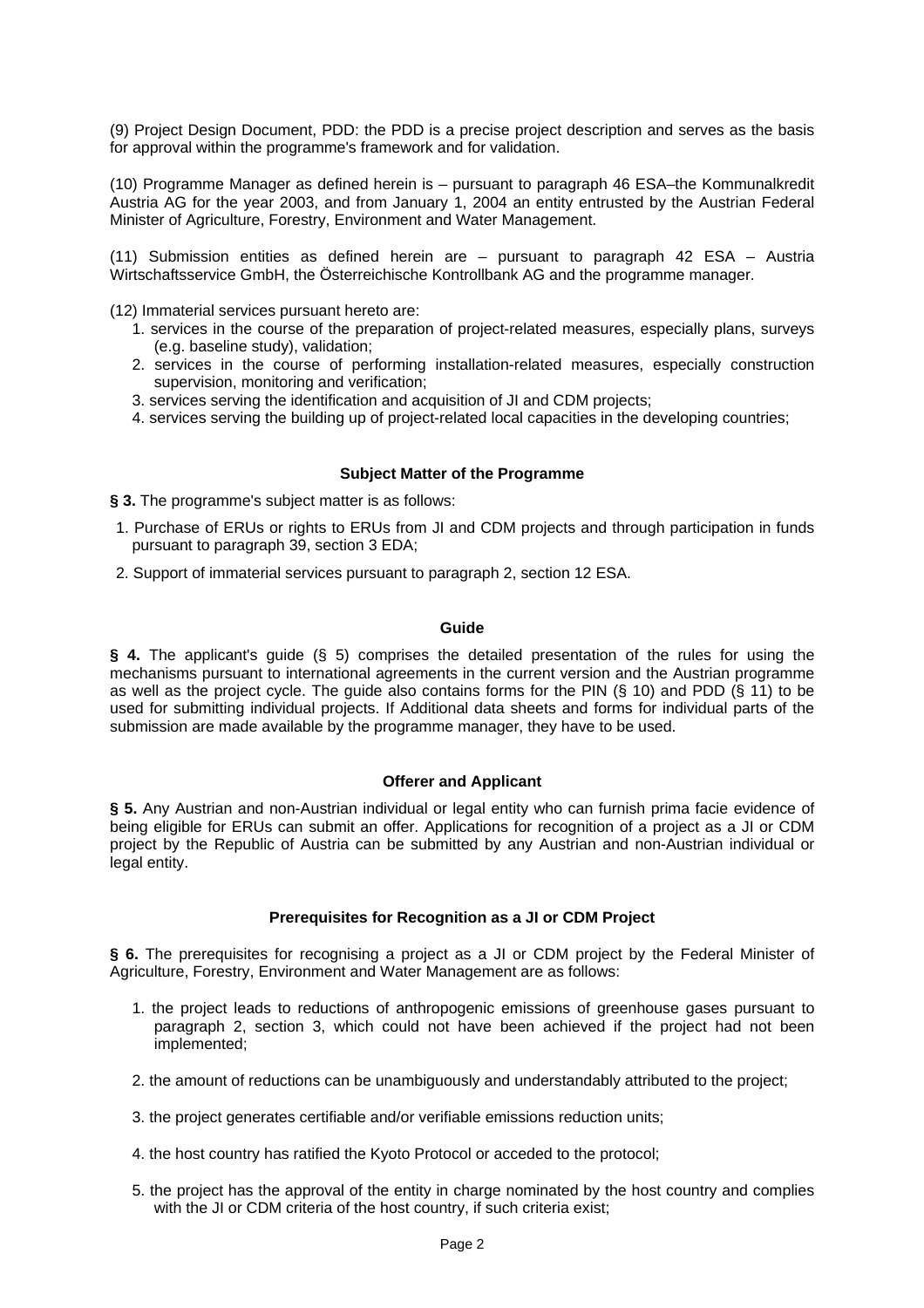- 6. through the project sustainable development in the host country is taken into consideration in well-balanced proportions of economic, ecological and social effects;
- 7. the period in which ERUs are generated by the project is clearly defined;
- 8. In case of funds, these requirements are to be correspondingly met through funds terms and conditions.

### **Prerequisites for Purchasing ERUs**

**§ 7.** The prerequisite for obtaining approval for purchasing ERUs or rights to ERUs resulting from a JI or CDM project from the Federal Minister of Agriculture, Forestry, Environment and Water Management are as follows:

- 1. the project has been recognised as a JI or CDM project pursuant to paragraph 6;
- 2. the host country gives their binding consent to the project and in the case of JI to the transfer of ERUs;
- 3. the reduction units are creditable to Austria;
- 4. financing of the measures is ensured with consideration of the purchase of entitlement to ERUs or rights to ERUs;
- 5. the purchase of ERUs or rights to ERUs takes place on the basis of cost-benefit optimisation and is based on the international market price for comparable projects;
- 6. the objectives and principles of the Austrian Development Policy are taken into account, provided that the project is carried out in a developing country;
- 7. the offerer gives his consent to the following:
	- a) his name, the fact of purchasing ERUs or rights to ERUs and the purchase price can be announced by the Federal Ministry of Agriculture, Forestry, Environment and Water Management or the programme manager after concluding the contract;
	- b) all data contained in the offer (PIN and PDD) as well as all data accumulated, relevant private and automated computer processed data can be transmitted to the Federal Ministry of Agriculture, Forestry, Environment and Water Management; to the Federal Ministry of Finance; to the Federal Ministry of Industry and Labour; the Austrian Federal Chancellery and the Austrian Court of Auditors for verification purposes and statistical evaluations;

# **Project Types**

- **§ 8.** (1) The following project types are especially deemed as potential JI/CDM projects:
	- 1. construction (or retrofitting) of combined heat and power coupling installations;
	- 2. fuel switch projects in energy conversion installations and production plants to renewable energy sources or from energy sources with high carbon content to energy sources with lower carbon content, especially in existing district heating systems;
	- 3. construction (or retrofitting) of generating plants operated with renewable energy sources (especially wind power plants, biogas or biomass combined heat and power coupling as well as hydroelectric power plants),
	- 4. projects whose purpose is the avoidance or (energy) recovery of landfill gases;
	- 5. waste management measures which contribute to avoidance of greenhouse gas emissions especially through energy recovery of waste, if possible under consideration of waste heat utilisation;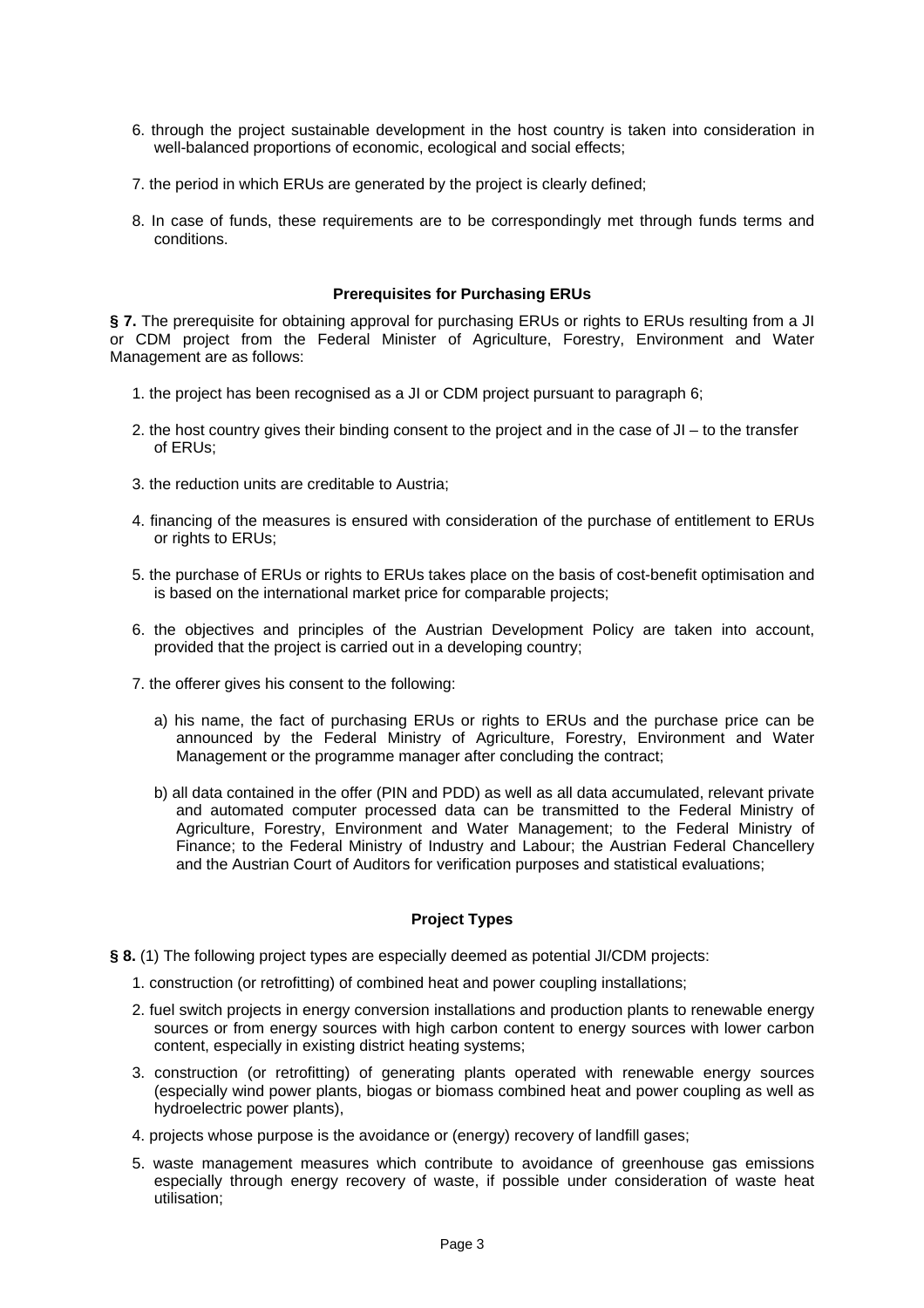6. projects serving the reduction of end-user energy consumption in residential accommodation, public and private service office buildings as well as in industrial applications and processes (including waste heat potentials) (energy efficiency projects).

(2) Projects not listed in section 1 are permissible when the project criteria pursuant to paragraph 6 are fulfilled.

(3) Nuclear projects are impermissible.

(4) Regarding sink projects, attention is drawn to the very critical discussions. Recognition of sink projects can only be decided after the corresponding resolutions of the Conference of the Parties to the Framework Convention on Climate Change are present. However, the commission pursuant to paragraph 45 EDA will turn their special attention to paragraphs 6 (3) and 6 (6) regarding the question of sink project recognition.

### **Submission and Evaluation of the PIN**

**§ 9.** (1) The offerer of ERUs originating from individual projects or the applicant are to present a description of the project idea (PIN) including a Letter of no Objection in English; the corresponding form pursuant to paragraph 4 is to be used. The PIN is to be submitted at the programme manager or one of the submission entities.

(2) The programme manager verifies the PIN for completeness and correctness and the principal eligibility of the project as a JI or CDM project; if required the programme manager may demand further supplements.

(3) In the case the offerer of ERUs does not submit a Letter of no Objection, the programme manager contacts the potential host country within its evaluation pursuant to section 2 to immediately obtain a Letter of no Objection or a binding information of the competent authority of the host country, that there are no exceptions against the project.

(4) The result of the evaluation is positive when the prerequisites stipulated in section 2 are satisfied and the Letter of no Objection or a binding information of the competent authority of the host country, that there are no exceptions against the project, is existent.

(5) The programme manager advises the offerer or the applicant of the results of the evaluation in writing within 30 days from the submission of the PIN. If the results are positive the offerer or the applicant are requested to present the PDD pursuant to paragraph 10. Negative evaluation results are to be advised to the offerer or applicant in writing along with substantiation. The offerer or applicant must be given an opportunity to give comments thereto.

#### **Submission and Evaluation of the PDD**

**§ 10.** (1) Following receipt of the positive PIN evaluation the offerer or the applicant can submit the Project Design Document (PDD) in English at the programme manager or a submission entity; thereby the appropriate form pursuant to paragraph 4 is to be used. If required, the programme manager may demand supplements. The validator's report for CDM or the report of the independent entity for JI is also to be presented, if such already exists, upon the point of PDD submission, otherwise it is to be subsequently filed at the earliest possible date. Final evaluation of the project through the programme manager only takes place when the validator's report is present.

(2) The PDD has at least to cover the following topics:

- 1. Project description:
- 1.1. a project description at least comprising the purpose of the project and a description of which activities and emission sources are covered by the project;
- 1.2. details of the project partners, providing evidence that the project partners are in regard of finance and personnel – capable of realising the project;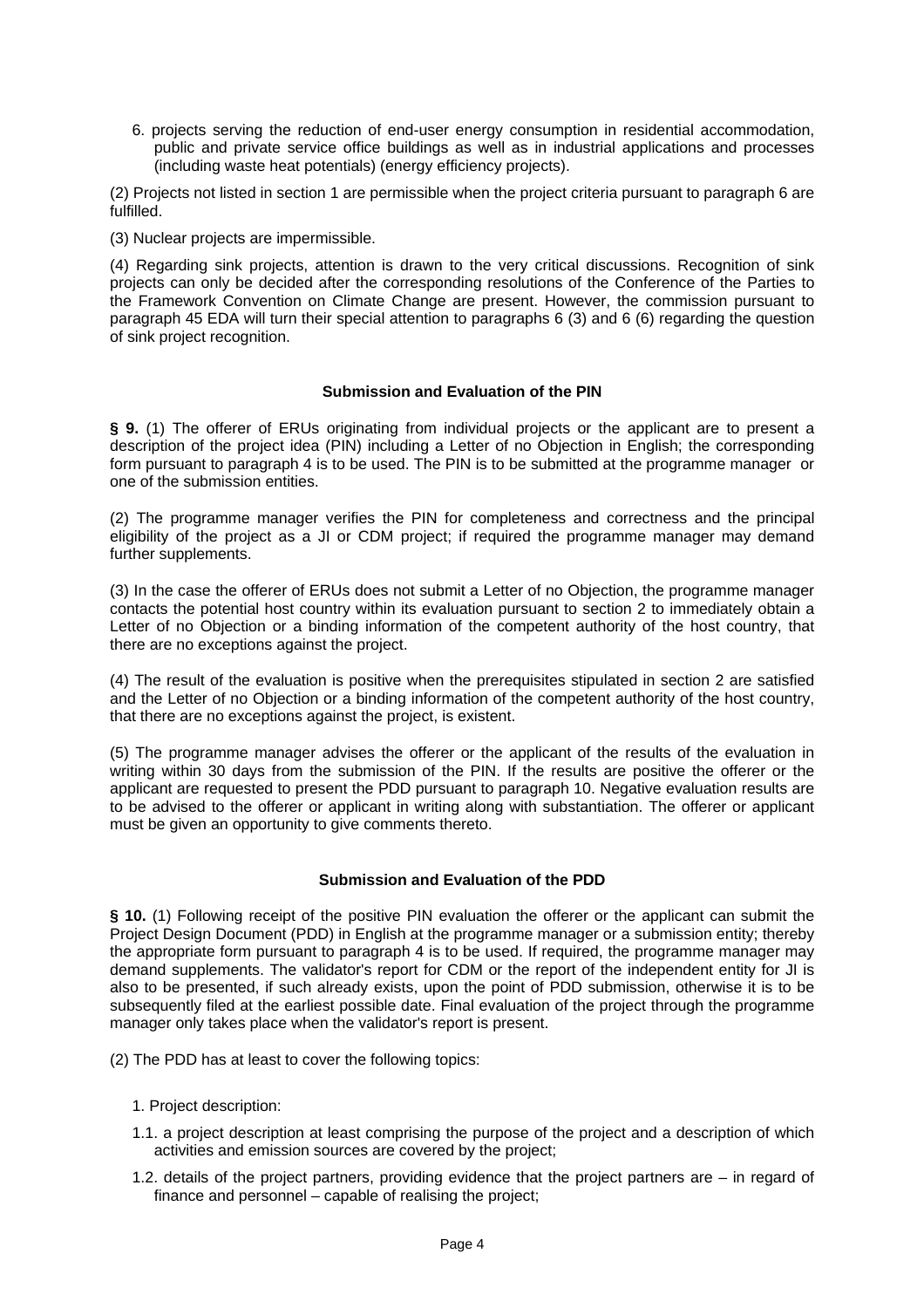- 1.3. details of the project location;
- 1.4. details regarding the project schedule; including the project start time and the period during which the project generates certifiable or verifiable ERUs;
- 1.5. a technical project description;
- 1.6. details of the organisational project structure as well as economic data including financing planning and an offer with the ERUs price as well as understandable calculation; this item can be skipped when only project recognition is being applied for.
- 2. Presentation of the project effects:
- 2.1. a presentation of the ecological project effects especially regarding air, water and soil as well as the consumption of natural resources and waste; as well as social, economic and (for CDM projects) development-political effects during realisation and after completion of the project;
- 3. Presentation of comments from the public:
- 3.1. a presentation of how the local public has been integrated into the project development and a summary of comments;
- 4. Baseline and Additionality:
- 4.1. a presentation of the baseline pursuant to paragraph 2, section 5 as well as factors which additionally identify the project in terms of the Kyoto Protocol in comparison with "business as usual";
- 4.2. a description of the methodology used for baseline calculation as well as a calculation of the emission reduction units to be expected;
- 5. Monitoring Plan:
- 5.1. a presentation of the relevant factors and central project features which are to be measured and recorded by the project operator as well as the definition of responsibility for measurements and records;

(3) The programme manager evaluates the PDD based on the standards contained in the relevant resolutions of the Conference of the Parties to the Framework Convention on Climate Change or the Kyoto Protocol and the criteria pursuant to paragraph 6 and – if an offer on ERUs purchase exists – pursuant to paragraph 7; further, the programme manager performs ranking of the submitted projects if necessary. The offerer or applicant must be given an opportunity to give supplementary comments thereto.

(4) The programme manager passes on to the commission a project evaluation, possible comments of the applicant or offerer, the validator's report as well as, if required, a ranking for those projects which meet the standards specified in the relevant resolutions of the Conference of the Parties to the Framework Convention on Climate Change respectively satisfy the standards of the Kyoto Protocol as well as comply with the criteria pursuant to paragraph 6 and for offers – pursuant to paragraph 7. Simultaneously, the programme manager presents a proposal regarding the type and scope of support for project preparation and purchase of ERUs including the purchase price negotiated with the offerer.

# **Support of immaterial services**

§10 a. A support of immaterial services pursuant to paragraph 2, section 12 ESA can, if reasonable, also take place after the positive evaluation of the PIN pursuant to paragraph 9.

# **Participation in Funds**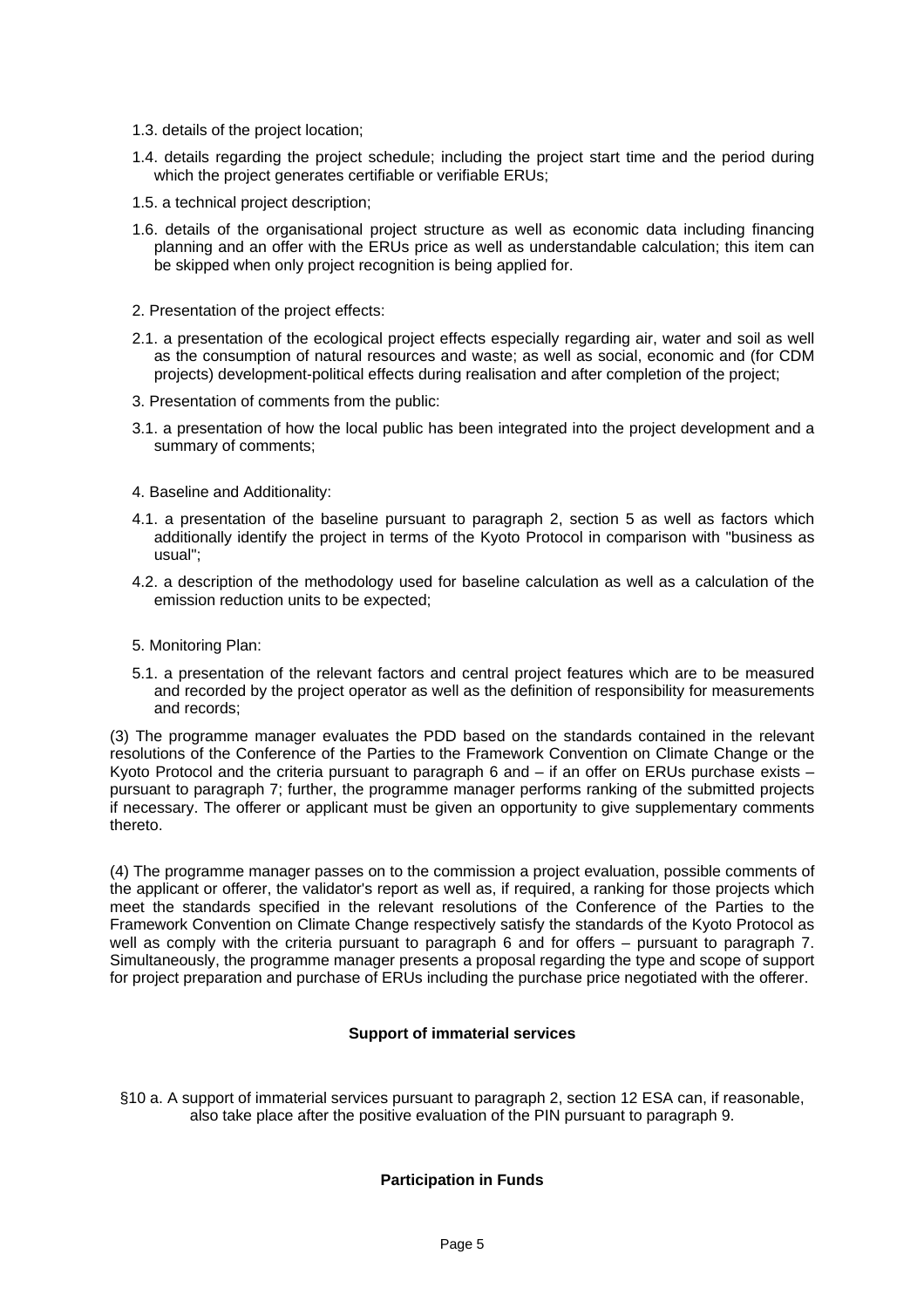**§ 11.** Offers for participation in funds are to be verified by the programme manager regarding their compatibility with the requirements pursuant to paragraphs 6, 7 and 8, section 3, as far as these apply thereto. The programme manager passes on to the commission an evaluation of the compatibility of the fund with these requirements along with a proposal regarding the amount of a possible participation.

# **Communication to the Offerer/Applicant**

**§ 12.** The programme manager advises the offerer or the applicant on the decision of the Federal Minister of Agriculture, Forestry, Environment and Water Management on the offer or the application. A negative decision is to be communicated to the offerer or applicant along with substantiation.

#### **Purchase Contract and Agreement with the Host Country**

**§ 13.** (1) Following a positive decision of the Federal Minister of Agriculture, Forestry, Environment and Water Management and the performed validation, and when an offer on ERUs purchase is in place, the programme manager prepares the following depending on the preferences of the host country:

- 1. a contract between the Federal Minister of Agriculture, Forestry, Environment and Water Management, represented by the programme manager, and the offerer as well as the binding approval of the host country to the planned project and in the case of  $JI -$  to the transfer of ERUs (LoA).
- 2. a contract between the Federal Minister of Agriculture, Forestry, Environment and Water Management, represented by the programme manager, and the offerer and the host country.

The contract has to be closed under the conditions of registration of the project with the executive board for CDM projects or after the period for submitting comments regarding the record of decision of the independent entity for JI projects.

(2) The contractual stipulations mentioned in section 1 always comprise:

- 1. for JI projects regarding the relationship between the Republic of Austria and the offerer:
- 1.1. the precise name of the project,
- 1.2. the amount of the advance payment,
- 1.3. the price per ERU,
- 1.4. in all cases a specification of minimum quantity of the ERUs to be transferred,
- 1.5. stipulations regarding the partial or complete reclamation of funds for the project preparation and any advance payment, when applicable;
- 2. regarding the relationship between the Republic of Austria and the host country:
- 2.1. the precise name of the project,
- 2.2. specifications regarding the quantity of the ERUs to be transferred (can be either absolute or relative, i.e. depending on the generated number of ERUs),
- 2.3. the date for the first transfer of ERUs,
- 2.4. the crediting period respectively the ERUs transfer period for the project, as well as
- 2.5. any possible options of purchase of the Republic of Austria for the ERUs for later commitment periods.

(3) The seller is to be obliged to immediately advise the programme manager of all events which delay or make the realisation of the project impossible as well as of all circumstances meaning a change of the project design as presented in the PDD.